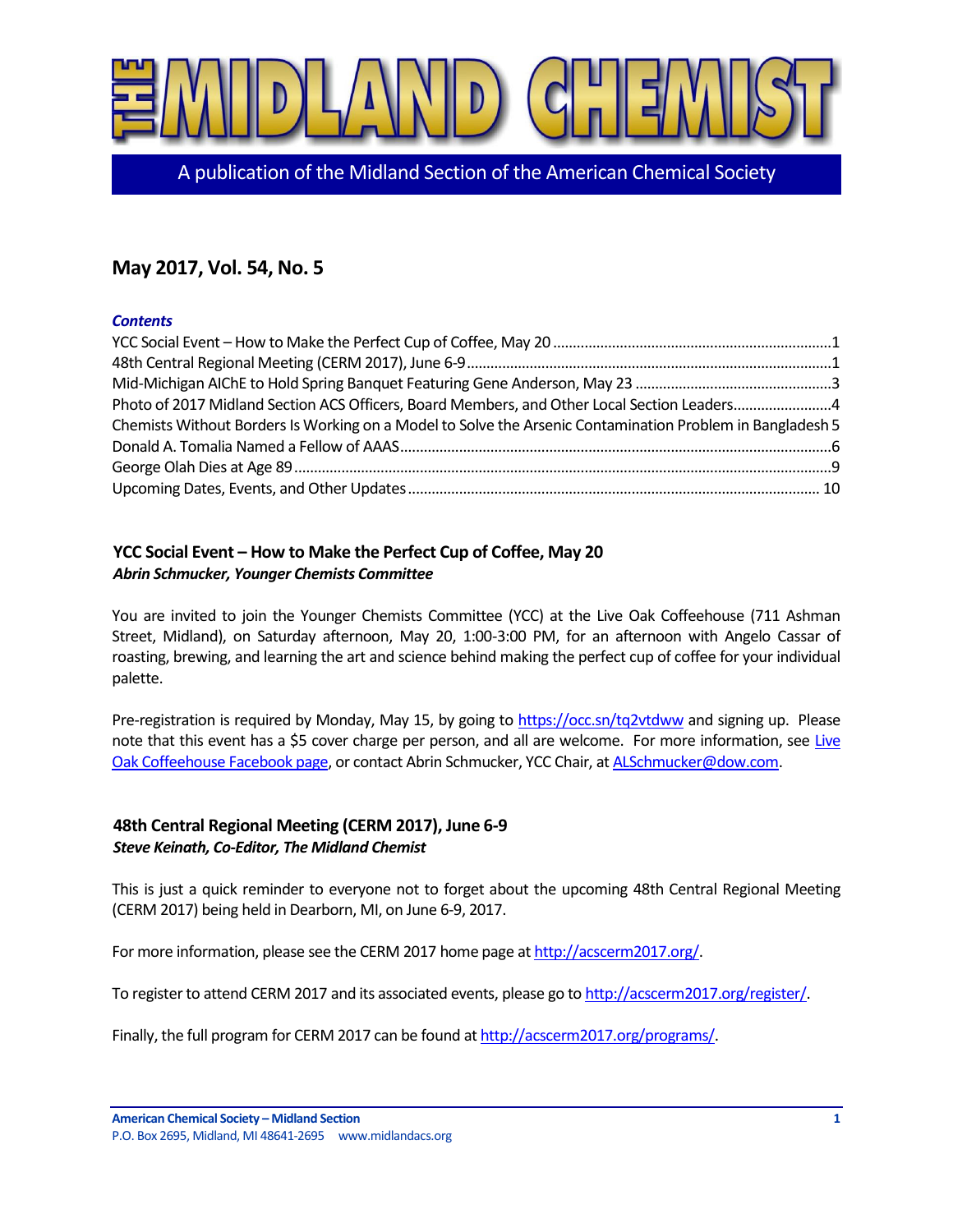

Join us for an afternoon of roasting and brewing coffee to learn the art and science behind making the perfect cup of coffee for our individual palette.



Pre-registration is required by May 15th at https://occ.sn/tq2vtdww. There is a \$6 cover charge.

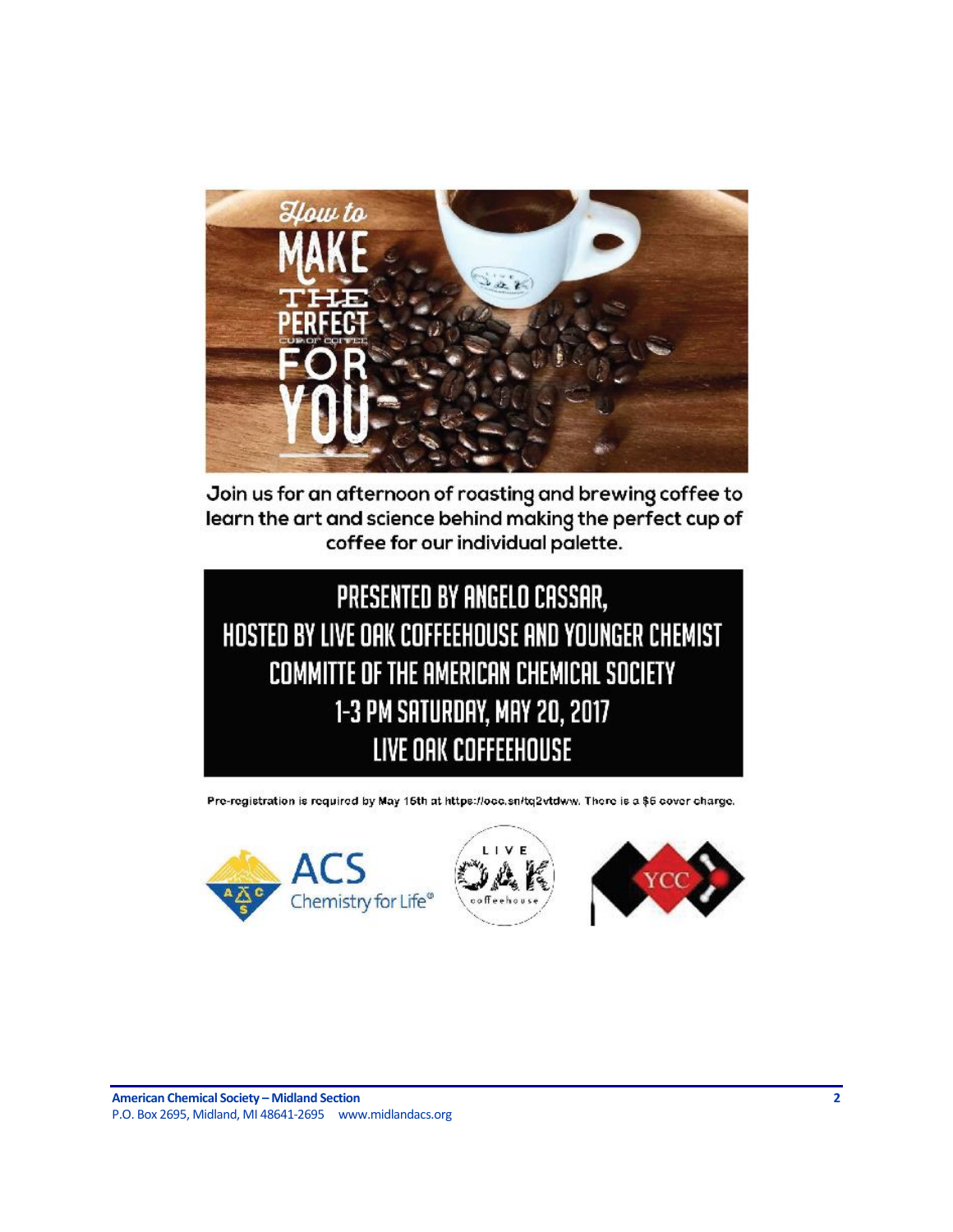## <span id="page-2-0"></span>**Mid-Michigan AIChE to Hold Spring Banquet Featuring Gene Anderson, May 23** *Tom Gregory, Past-Chair, AIChE*

Mark your calendar! The Mid-Michigan Section of the American Institute of Chemical Engineers (AIChE) cordially invites you to attend their annual Spring Banquet on Tuesday, May 23, 2017. Our special guest speaker for the evening will be Gene Anderson, speaking on the topic, *Life Is Too Important to Be Taken Seriously*.

### **Where**:

Great Hall Banquet & Convention Center, Valley Plaza Resort, 5221 Bay City Road, Midland Phone: 989-496-2158

### **Agenda**:

5:30 – 6:00 PM, Social time with cash bar 6:00 – 7:55 PM, Dinner and awards program 8:00 – 8:45 PM, Gene Anderson, guest speaker

#### **Menu**:

- Chicken Breast with Marsala Wine & Mushroom Sauce
- Slow-Cooked Beef Brisket with Coca-Cola BBQ Sauce
- Garlic & Chive redskin potatoes, penne pasta with alfredo, sautéed zucchini and yellow squash, classic Caesar salad, romaine salad with raspberry vinaigrette, tomato salad with fresh mozzarella, onions, olives, and basil pesto

#### **Cost**:

\$30 per person for AIChE members and one guest per member, \$40 per person for non-members.

If you plan to attend the Spring Banquet, please RSVP to Bruce Holden, Secretary, Mid-Michigan AIChE, at [bsh0@hotmail.com](mailto:bsh0@hotmail.com) by 5:00 PM on Tuesday, May 16. You may pay at the door the evening of the event, with cash or a check made payable to Mid-Michigan AIChE.

Note: If you make a reservation but then do not attend the event, AIChE will still need to charge you for the cost of the dinner to recover our costs. Thank you.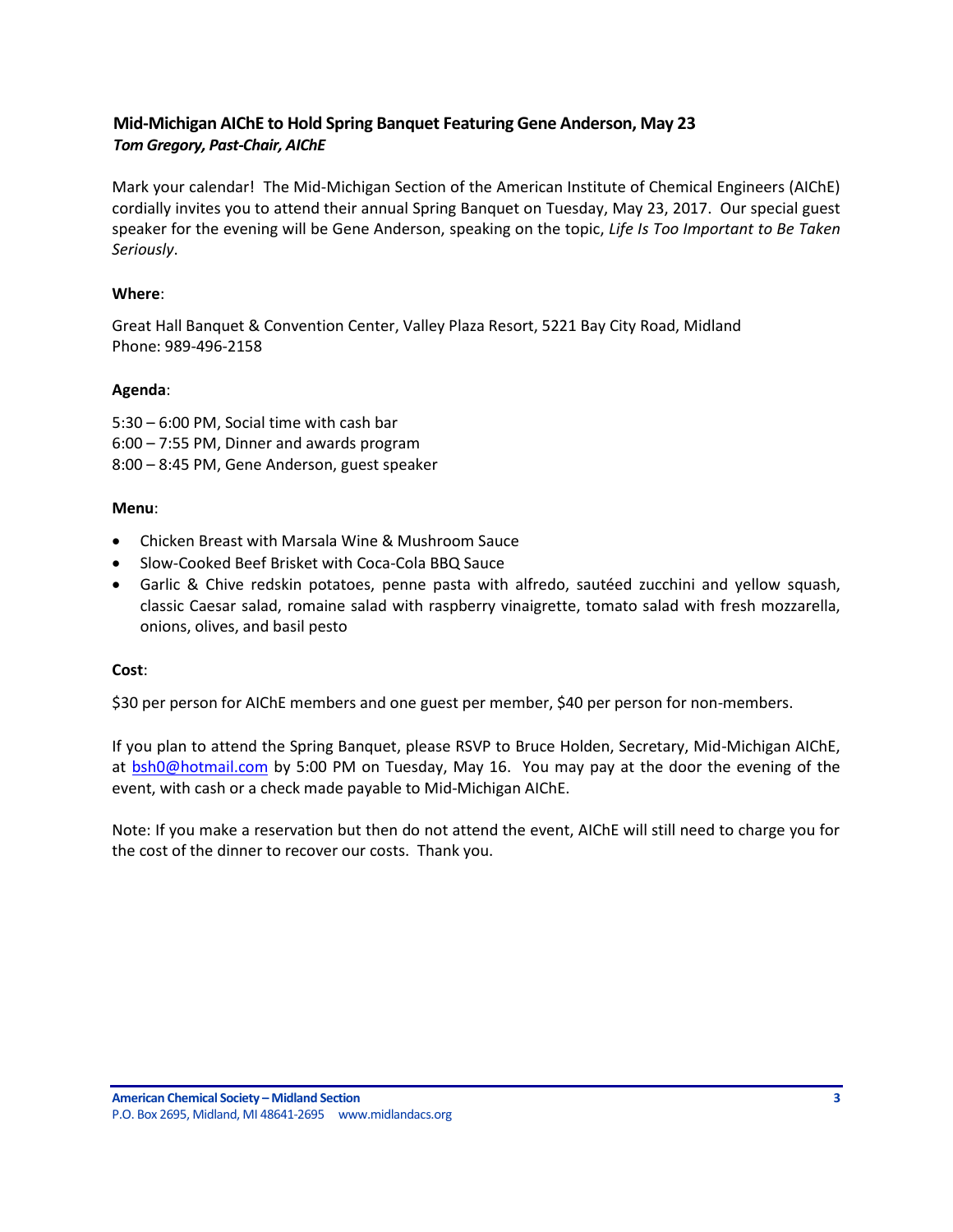<span id="page-3-0"></span>**Photo of 2017 Midland Section ACS Officers, Board Members, and Other Local Section Leaders** *Steve Keinath, Co-Editor, The Midland Chemist*



Photo of the members of the 2017 Midland Section ACS leadership team taken at the Monday, March 6, 2017 Board meeting held at the Midland Center for the Arts.

Far left (left to right): **Bob Howell**, Director; and **Wendell Dilling**, Director.

Front row (left to right): **Tina Leaym**, Councilor; **Gina Malczewski**, Director; **Michelle Rivard**, Treasurer; **Anne Kelly-Rowley**, Chair; and **Dale LeCaptain**, Councilor.

Middle row (left to right): **Aswini Dash**, Director; **Tami Sivy**, Alternate Councilor; **Beata Kilos**, Director; **Wendy Flory**, Chair, Nominations & Elections; **Tamlin Matthews**, Membership Chair; and **Tom Lane**, Ex Offico Director.

Back row (left to right): **Wenyi Huang**, Chair-Elect; **Kshitish Patankar**, Secretary; **Steve Keinath**, Alternate Councilor; **Kevin Wier**(partly hidden), Director; **Dave Stickles**, Director; and **Pat Smith**, Director.

Officers and Board members missing from the group photo: **Jaime Curtis-Fisk**, Past Chair; and **Michelle Cummings**, Director.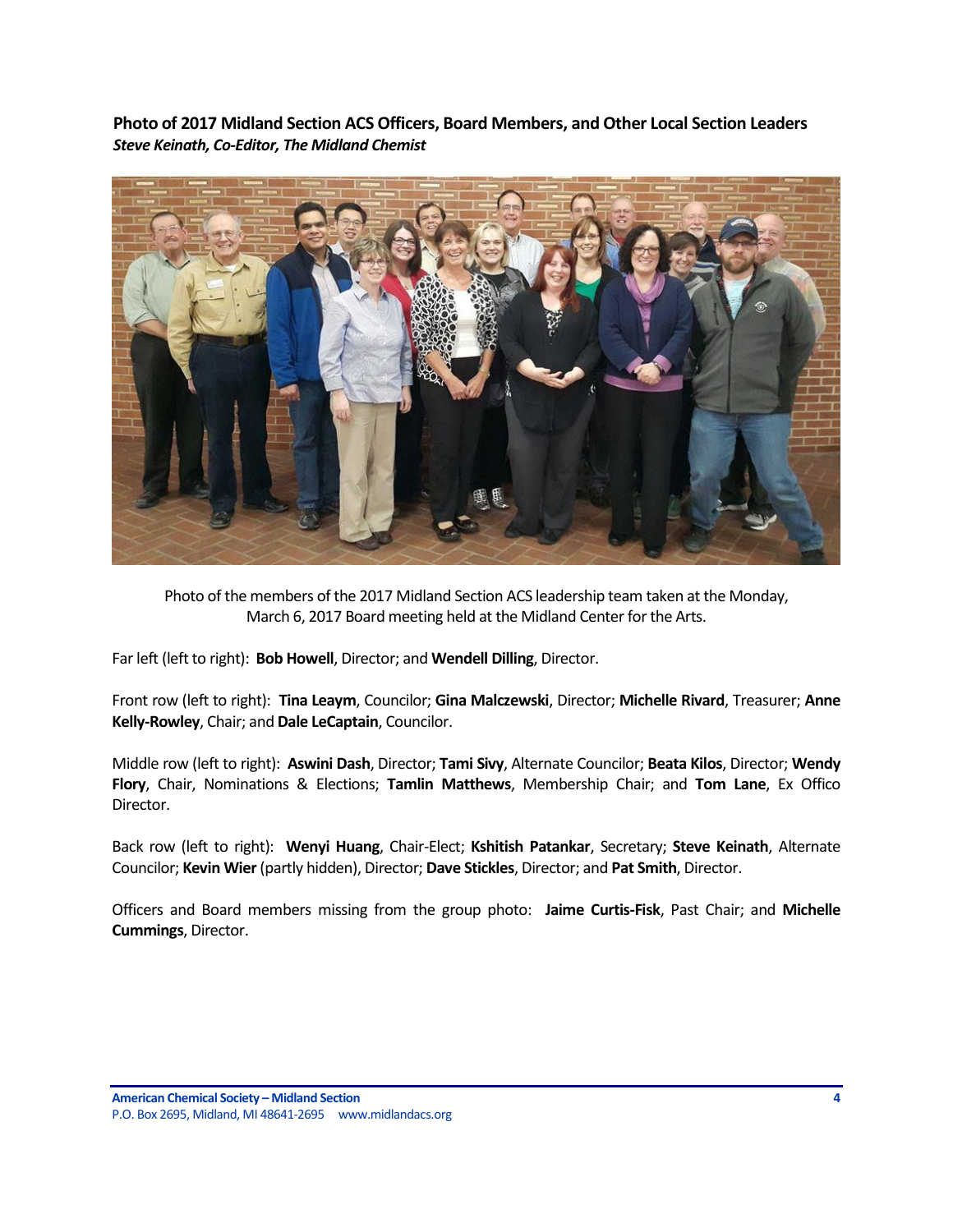## <span id="page-4-0"></span>**Chemists Without Borders Is Working on a Model to Solve the Arsenic Contamination Problem in Bangladesh**

#### *Ronda Grosse, Board Member, Chemists Without Borders*

As many in the Midland Section know, Bangladesh suffers from arsenic contamination of drinking water in many regions of the country. The problem began in the 1970s when international organizations and the Bangladesh government started constructing tube wells to collect water from the deeper aquifers. This was done because some of the surface water, ponds and rivers had bacterial contamination. It seemed like a viable solution at the time, but 20 years later it was discovered that many people were getting sick from arsenic-contaminated water being drawn from the deep tube wells. Even today, after much work to alleviate the problem by the Bangladesh government and international organizations, an estimated 43,000 people die each year due to illnesses caused by arsenic poisoning.

Why has the problem been so difficult to solve? The primary challenge is the number of community tube wells that were constructed, about one million, and the cost of replacing all of the contaminated wells. Since 2014, Chemists Without Borders (CWB) has been working on arsenic awareness and replacing contaminated wells at several high schools in Bangladesh. Now CWB has a model that may be a practical solution to the problem nationwide. It is being implemented in one region, Sitakunda Upazila, near the city of Chittagong, with 400,000 residents. CWB is concentrating on getting safe water to local high schools. The cost is very low compared to replacing all of the contaminated community wells (one million community wells compared to about 7,000 high schools).



The solution may be a ring well that brings up uncontaminated water from an aquifer near the surface, or it could be equipment that removes arsenic and other contaminants from the water.



Ring Well **Arsenic Removal Equipment** 

CWB then proposes to use the high schools as distribution hubs, delivering water for drinking and cooking to homes (only a small quantity is needed; other water uses can be from the normal wells). Drinkwell Systems has developed this business model which they are using at several installations in India and at one in Bangladesh.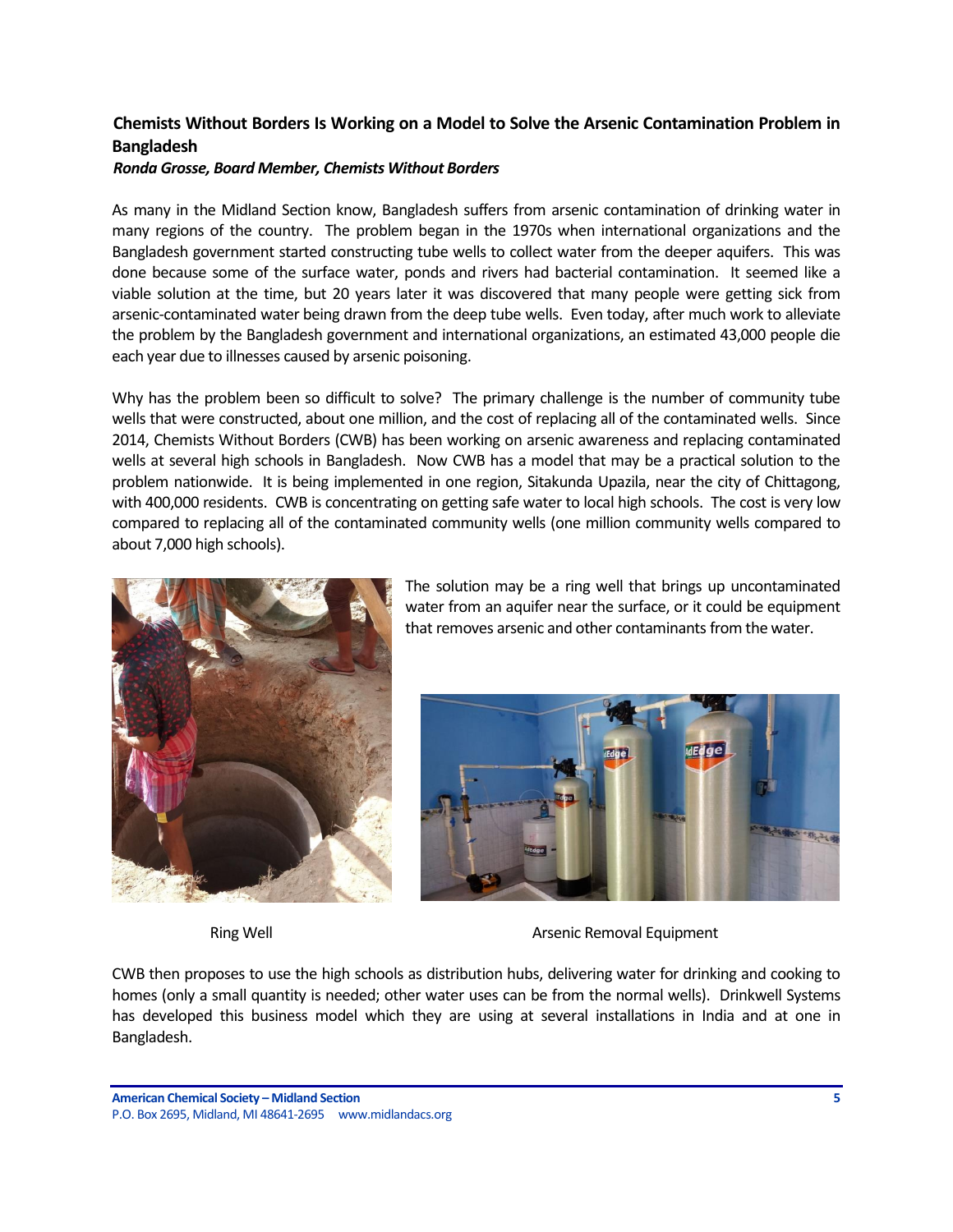If CWB can demonstrate that this model provides safe drinking water to the residents of Sitakunda Upazila, it could be used as a template to offer a low cost solution to the arsenic contamination problem nationwide in Bangladesh. Chemical expertise is essential, since accurate measurement of arsenic and other contaminants depend on proper collection and testing procedures. The chemical behavior of these contaminants in water is complex. However, except for a few chemists and managers to oversee the project, all of the work can be done by students and young adults. University students and recent graduates are educating and training high school students. Then the high school students test the community wells near their schools and inform their families and neighbors. A small fee will be paid for the water home delivery. We are enabling the power of youth to help resolve a critical health problem that has persisted for a generation in Bangladesh.



Delivery Vehicle for Water Home Delivery (photo credit: [http://drinkwellsystems.com\)](http://drinkwellsystems.com/)

Anyone interested in receiving more information, or who would like to work on the project, or provide financial support, please contact Ronda Grosse a[t rondagrosse@chemistswithoutborders.org.](mailto:rondagrosse@chemistswithoutborders.org) Thank you!

### <span id="page-5-0"></span>**Donald A. Tomalia Named a Fellow of AAAS** *Submitted by NanoSynthons LLC, Mount Pleasant, MI*

Donald A. Tomalia, CEO and Founder, NanoSynthons LLC and the National Dendrimer & Nanotechnology Center, has been named a Fellow of the American Association for the Advancement of Science (AAAS). Election as an AAAS Fellow is an honor bestowed upon AAAS members by their peers.

The AAAS awarded the distinction of Fellow to Donald A. Tomalia (Section on Chemistry) for his pioneering contributions to nanotechnology and nanomedicine, particularly the discovery of new dendritic macromolecular architectures including dendrimers, poly(oxazolines), and a nanoperiodic concept for unifying nanoscience.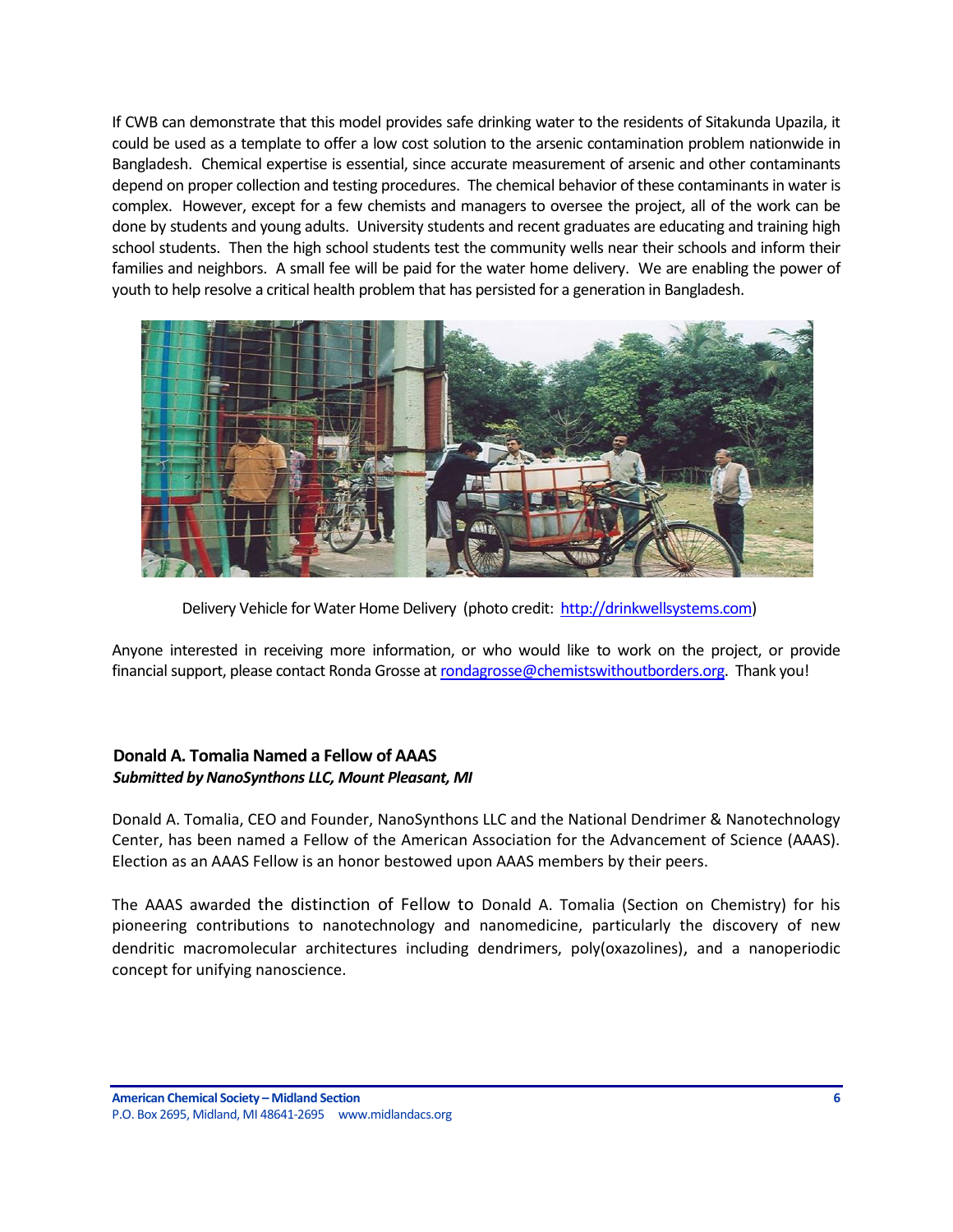

Professor Barbara A. Schaal, 2016-2017 AAAS President, and Dean of the Faculty of Arts and Sciences, Mary-Dell Chilton Distinguished Professor of Biology, Washington University, St. Louis, congratulating Donald A. Tomalia for his being named a Fellow of the American Association for the Advancement of Science, at the 2017 AAAS Annual Meeting in Boston, MA, on February 18, 2017.

The American Association for the Advancement of Science (AAAS) has awarded the distinction of Fellow to 391 of its members this year. These individuals have been elevated to this rank because of their efforts toward advancing science applications that are deemed scientifically or socially distinguished. New Fellows were presented with an official certificate and a gold and blue (representing science and engineering, respectively) rosette pin on Saturday, February 18, 2017 at the AAAS Fellows Forum during the 2017 AAAS Annual Meeting in Boston, MA.

The tradition of AAAS Fellows began in 1874. Currently, members can be considered for the rank of Fellow if nominated by the steering group of their respective sections, by three Fellows, or by the Association's chief executive officer. Each steering group then reviews the nominations of individuals within its respective section and forwards a final list to the AAAS Council. The AAAS Council votes on the final aggregate list. The Council is the policymaking body of the Association, chaired by the president, and consisting of the members of the board of directors, the retiring section chairs, delegates from each electorate and each regional division, and two delegates from the National Association of Academies of Science.

For more information on the nomination process, visit [http://www.aaas.org/aboutaaas/fellows/.](http://www.aaas.org/aboutaaas/fellows/) A database of current AAAS Fellows, which does not include Fellows who have not maintained their AAAS membership, is available a[t https://www.aaas.org/elected-fellows.](https://www.aaas.org/elected-fellows)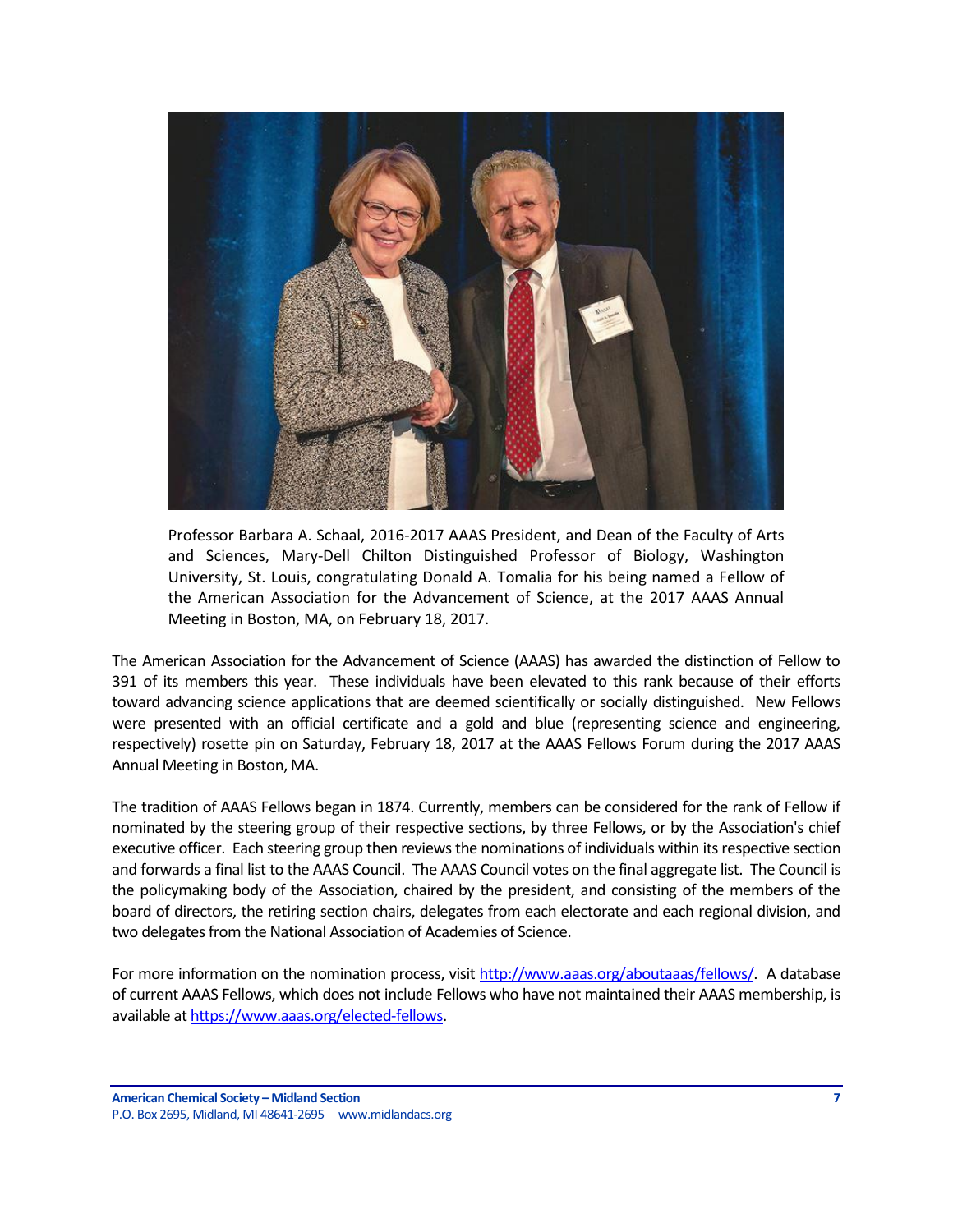The American Association for the Advancement of Science (AAAS) is the world's largest general scientific society and publisher of the journal, *Science* [\(www.sciencemag.org\)](http://www.sciencemag.org/) as well as *Science Translational Medicine, Science Signaling,* a digital, open-access journal, *Science Advances*, *Science Immunology*, and *Science Robotics*. AAAS was founded in 1848 and includes nearly 250 affiliated societies and academies of science, serving 10 million individuals. *Science* has the largest paid circulation of any peer-reviewed general science journal in the world. The non-profit AAAS [\(www.aaas.org](http://www.aaas.org/)) is open to all and fulfills its mission to "advance science and serve society" through initiatives in science policy, international programs, science education, public engagement, and more. For the latest research news, log onto EurekAlert!, [www.eurekalert.org,](http://www.eurekalert.org/) the premier science-news Web site, a service of AAAS.

#### **Accompanying Biographical Information about Donald A. Tomalia**



Dr. Tomalia is the CEO/Founder of NanoSynthons LLC and the National Dendrimer & Nanotechnology Center, Mount Pleasant, MI; Distinguished Visiting Professor (Chemistry Department), Columbia University, NY; Adjunct Professor (Department of Chemistry), University of Pennsylvania, PA; and Affiliate Professor (Department of Physics), Virginia Commonwealth University, VA. He received his B.A. in Chemistry from the University of Michigan and Ph.D. in Physical–Organic Chemistry from Michigan State University while working at The Dow Chemical Company (1962- 1990). He has founded three dendrimer-based nanotechnology companies, namely: NanoSynthons LLC (2010), Dendritic Nanotechnologies, Inc. (2001), and Dendritech, Inc. (1992). Other positions currently held by Tomalia include: Advisory Board CLINAM*,* European Foundation for Clinical Nanomedicine; and Senior Scientific Advisor to the European Union CosmoPHOS Nano Project (2012-present).

Dr. Tomalia also serves as Faculty Member, *Faculty 1000 Biology*; Associate Editor, *Journal of Nanoparticle Research* (Springer); Editorial Advisory Board, *Nanomedicine* (Elsevier), and *Current Bionanotechnology.*

He is the pioneering scientist/inventor credited with the discovery of poly(oxazolines) (Industrial Research-100 Awards in 1978 & 1986) and dendrimers. His 1979 discovery of dendrimers (dendritic polymer architecture) led to a third R&D-100 Award in 1991 and the Leonardo da Vinci Award (Paris, France) in 1996. He received the International Award of The Society of Polymer Science Japan (SPSJ) (2003) which recognized his discovery of the fourth major macromolecular architectural class, namely, *dendritic polymers*. He was the invited "Linus Pauling Memorial Lecturer" (2010) Portland, OR and recipient of the Wallace H. Carothers Award (American Chemical Society) (2012).

He has authored/coauthored over 265 peer-reviewed publications with more than 37,725 citations, an hindex=88 (Google Scholar, 2-2-17) and over 128 U.S. granted patents. Over 170 papers are focused in the dendrimer/dendritic polymer field including two monographs entitled: *Dendrimers and Other Dendritic Polymers* (J. Wiley) co-edited with J.M.J. Fréchet (2001) (over 1572 citations), and more recently *Dendrons, Dendrimers, Dendritic Polymers* (Cambridge University Press, 2012). His original dendrimer paper entitled: "A New Class of Polymers; Staburst/Dendritic", *Polym. J*., (1985), 17, (1), 117-132 has received over 3500 citations, whereas his review article entitled: "Starburst Dendrimers: Molecular Level Control of Size, Shape, Surface Chemistry, Topology and Flexibility from Atoms to Macroscopic Matter," D.A. Tomalia, A.M. Naylor W.A. Goddard III, *Angew. Chem. Int. Ed. Engl.*, 29(2), 138 (1990) has over 3,387 citations. Tomalia was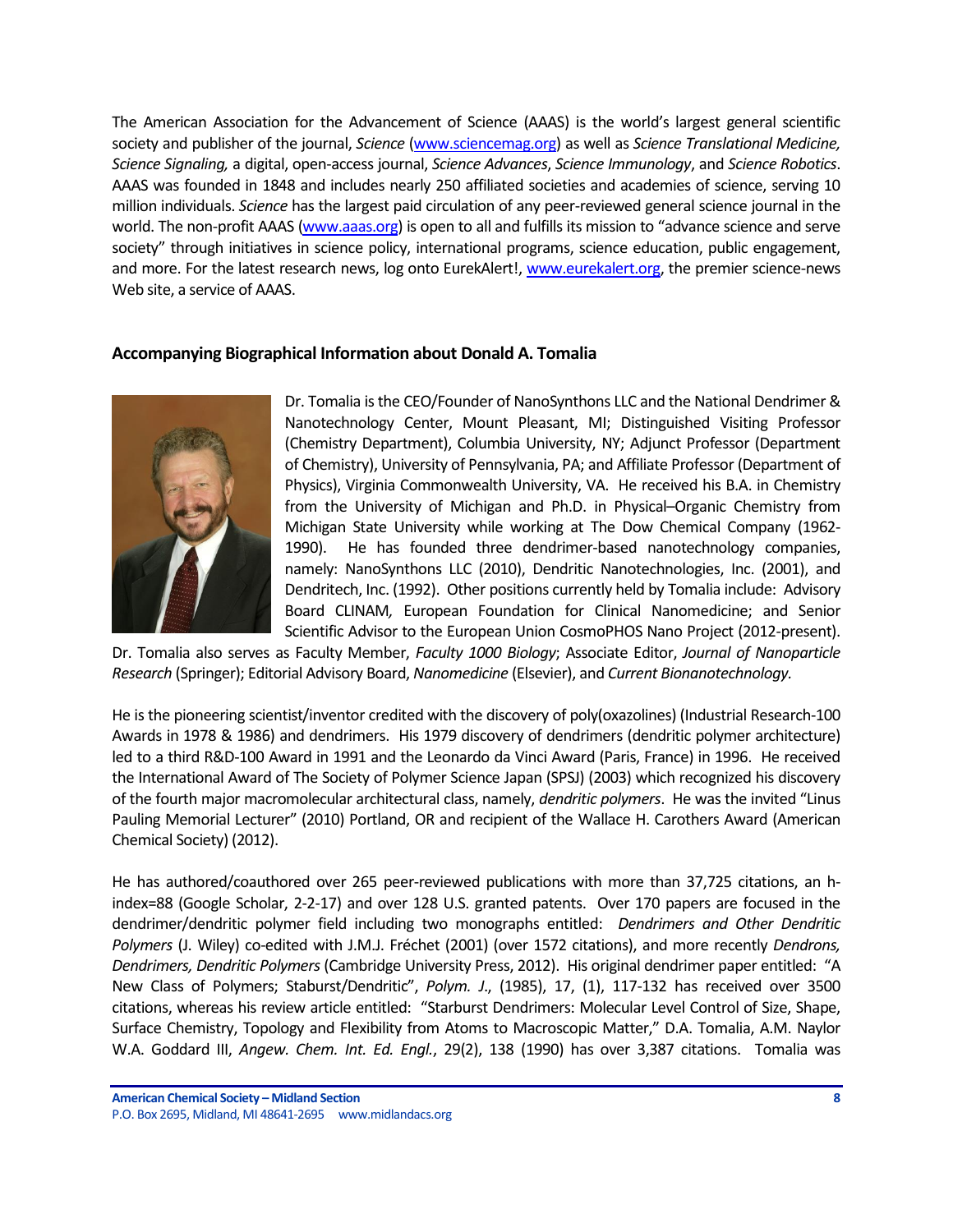inducted into the *Thomson Reuters Hall of Citation Laureates in Chemistry* (2011) (i.e., top 40 most highly cited scientists in the field of chemistry).

Tomalia is recognized as a pioneer in dendritic polymers and an international focal point for activities related to dendrimer-based nanotechnology and nanomedicine. His extensive studies on dendrimers provided a conceptual window to his recent development of a systematic framework for defining and unifying nanoscience. This concept is now accepted by both chemists and physicists as cited in "Developing Superatom Science" (*Chemical & Eng. News* (USA), April 15, 2013) and "In Quest of a Systematic Framework for Unifying and Defining Nanoscience" (*Modern Physics Letters B,* 28, (3), 1430002, 2014). This paradigm proposes the application of traditional first principles to discrete nano-building blocks (i.e., nano-element categories) which are found to behave much like picoscale atoms by exhibiting stoichiometries, heuristic surface chemistries, and nanoperiodic property patterns/relationships associated with traditional atoms ("A Systematic Framework and Nanoperiodic Concept for Unifying Nanoscience: Hard/Soft Nanoelements, Superatoms, Meta-Atoms, New Emerging Properties, Periodic Property Patterns and Predictive Mendeleev-like Nanoperiodic Tables," *Chem. Rev.*, 16, 2705-2774, 2016). Tomalia is now applying this nanoperiodic paradigm and many of these principles to nanomedicine (*J. Intern. Med.*, 276, 579-617, 2014) and advanced materials. These principles have been used to engineer the "critical nanoscale parameters" (CNPs) of dendrimers. This effort has recently led to the development of an unprecedented "hyperpolarizable dendrimer based film" that emits high quality terahertz radiation (*J. Biosens. Bioelectron*, (2016), 7, 1000196) suitable for constructing commercial terahertz spectrometers.

Editor's note: Donald A. Tomalia is a 46-year member of the American Chemical Society, and he was awarded the Midland Section ACS Award for "Outstanding Achievement and Promotion of the Chemical Sciences" in 1992.

## <span id="page-8-0"></span>**George Olah Dies at Age 89**

**Chemistry Nobel Laureate advanced carbocation chemistry and championed alternative energy technology**

*Adapted from Mitch Jacoby, Chemical & Engineering News, Volume 95, Issue 11, p. 6, March 13, 2017.*



George Olah Credit: Mitch Jacoby/C&EN

George A. Olah, the Donald P. and Katherine B. Loker Distinguished Professor of Organic Chemistry at the University of Southern California and the recipient of the 1994 Nobel Prize in Chemistry, has died. He was 89.

Olah was a towering figure, physically and scientifically, who earned international chemistry fame 40 years ago for his novel use of "magic acid," a concoction of antimony pentafluoride and fluorosulfonic acid that is billions of times as strong as sulfuric acid, to prepare long-lived carbocations.

By extending the lifetimes of these fleeting species, Olah was able to probe them directly via NMR spectroscopy, X-ray photoelectron spectroscopy, and other methods. That work rapidly advanced and greatly popularized the study of reactive intermediates and organic reaction mechanisms. It ultimately led to Olah's receipt of the Nobel Prize.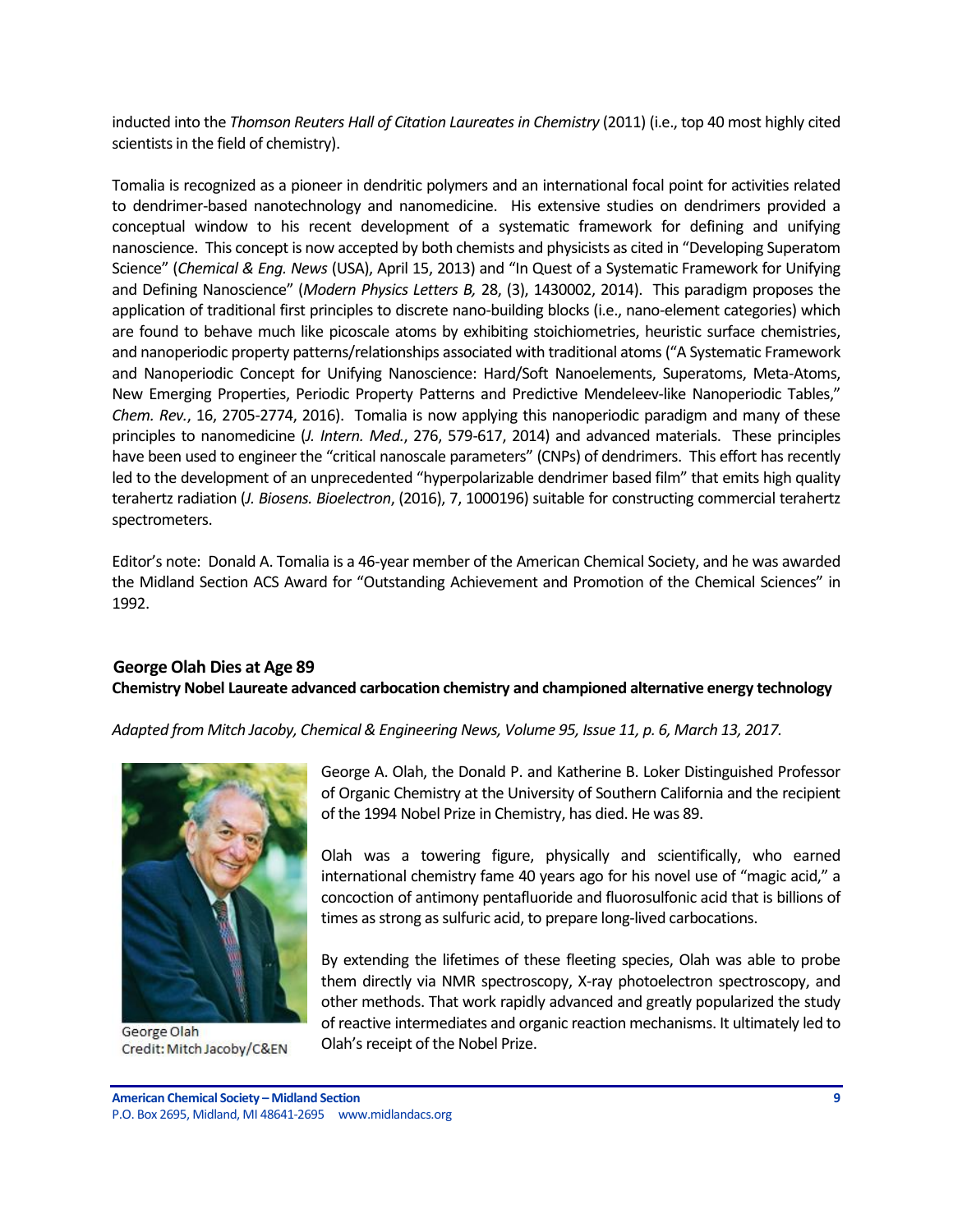In addition to research in fluorine chemistry, Olah and longtime USC colleague and scientific collaborator [G.K.](http://chem.usc.edu/faculty/Prakash.html)  [Surya Prakash](http://chem.usc.edu/faculty/Prakash.html) recently focused on the chemical transformations needed to convert methane and carbon dioxide to methanol. They aimed to drive the so-called methanol economy, in which an inexpensive, abundant, and carbon-neutral supply of methanol could be widely used as an energy carrier.

In the drive to develop technology that underpins methanol use, the USC researchers developed a direct methanol fuel cell for generating electricity from methanol without first producing hydrogen. The team also developed catalytic processes for reducing the greenhouse gas carbon dioxide to methanol.

In an industrial development of this green technology, [Carbon Recycling International](http://www.carbonrecycling.is/) began operating the world's first commercial CO<sub>2</sub>-to-renewable-methanol plant in Iceland in 2012. Named in Olah's honor, the plant recycles 5,500 tons of  $CO<sub>2</sub>$  annually and produces some 5 million liters of methanol, which is used in gasoline blends.

In a 2005 interview with *C&EN* upon winning the [Priestley Medal](http://pubs.acs.org/isubscribe/journals/cen/83/i11/html/8311georgeolah.html), the American Chemical Society's highest honor, Olah remarked that no award meant more to him than the ACS Award in Petroleum Chemistry, which he received in 1963 for his work on Friedel-Crafts chemistry related to refinery processing of crude oil.

Olah, who in 1963 had recently relocated from Hungary, said: "I was an unknown immigrant at that time. And for a young guy who came from a faraway country and started all over with nothing, it really was a significant honor. I still feel that way." ACS later renamed the award the [George A. Olah](http://chem.usc.edu/faculty/Olah.html) Award in Hydrocarbon or Petroleum Chemistry.

Editor's note: Dr. Olah was a former Dow Chemical Company employee during the late 1950s through the early 1960s.

## <span id="page-9-0"></span>**Upcoming Dates, Events, and Other Updates**

- May 20 (1:00 3:00 PM) Younger Chemists Committee (YCC) social event, *How to Make the Perfect Cup of Coffee*, with Angelo Cassar, Live Oak Coffeehouse, 711 Ashman Street, Midland. Pre-registration is required by going to <https://occ.sn/tq2vtdww> and signing up, \$5 cover charge per person, all are welcome. For more information, see [Live Oak Coffeehouse Facebook page,](https://www.facebook.com/liveoakcoffeehouse) or contact Abrin Schmucker, YCC Chair, a[t ALSchmucker@dow.com.](mailto:ALSchmucker@dow.com)
- May 23 (5:30 8:45 PM) Mid-Michigan AIChE Spring Banquet, Great Hall Banquet & Convention Center, Valley Plaza Resort, 5221 Bay City Road, Midland. Featuring guest speaker Gene Anderson who will give a talk on the topic, *Life Is Too Important to Be Taken Seriously*. Pre-registration is required by contacting Bruce Holden, Secretary, Mid-Michigan AIChE at [bsh0@hotmail.com](mailto:bsh0@hotmail.com) by 5:00 PM on Tuesday, May 16. \$30 per person for AIChE members and one guest per member, \$40 per person for non-members.
- May 24 (5:00 6:30 PM) Midland Section ACS 100th Anniversary Celebration planning team meeting, MSU-Midland STEM Center (1910 West St. Andrews Road, Midland). For more information, or to volunteer, please contact Wendell Dilling at [dilli1wl@cmich.edu](mailto:dilli1wl@cmich.edu) or Gina Malczewski at [reginamalczewski@gmail.com.](mailto:reginamalczewski@gmail.com)
- June 5 (7:00 8:00 PM) ACS Board meeting, MCFTA Board Room (in person), or via a WebEx conference call connection at [Midland Section WebEx Board Meeting,](https://dow.webex.com/mw3000/mywebex/default.do?service=1&main_url=%2Fmc3000%2Fe.do%3Fsiteurl%3Ddow%26AT%3DMI%26EventID%3D538213622%26MTID%3Dm6bd6812daaa9d053419d46f18be71c21%26Host%3DQUhTSwAAAAPRH17xdc850TNaqrXu82wV-x3jpjs_D1dcXCIzwwarRBsk7pqoTNERtE0mHQqtuB7HjPq8_OGpd7FHFnEY78fm0%26FrameSet%3D2&siteurl=dow&nomenu=true) meeting number/access code: 715 679 159, phone number: 989-633-1166.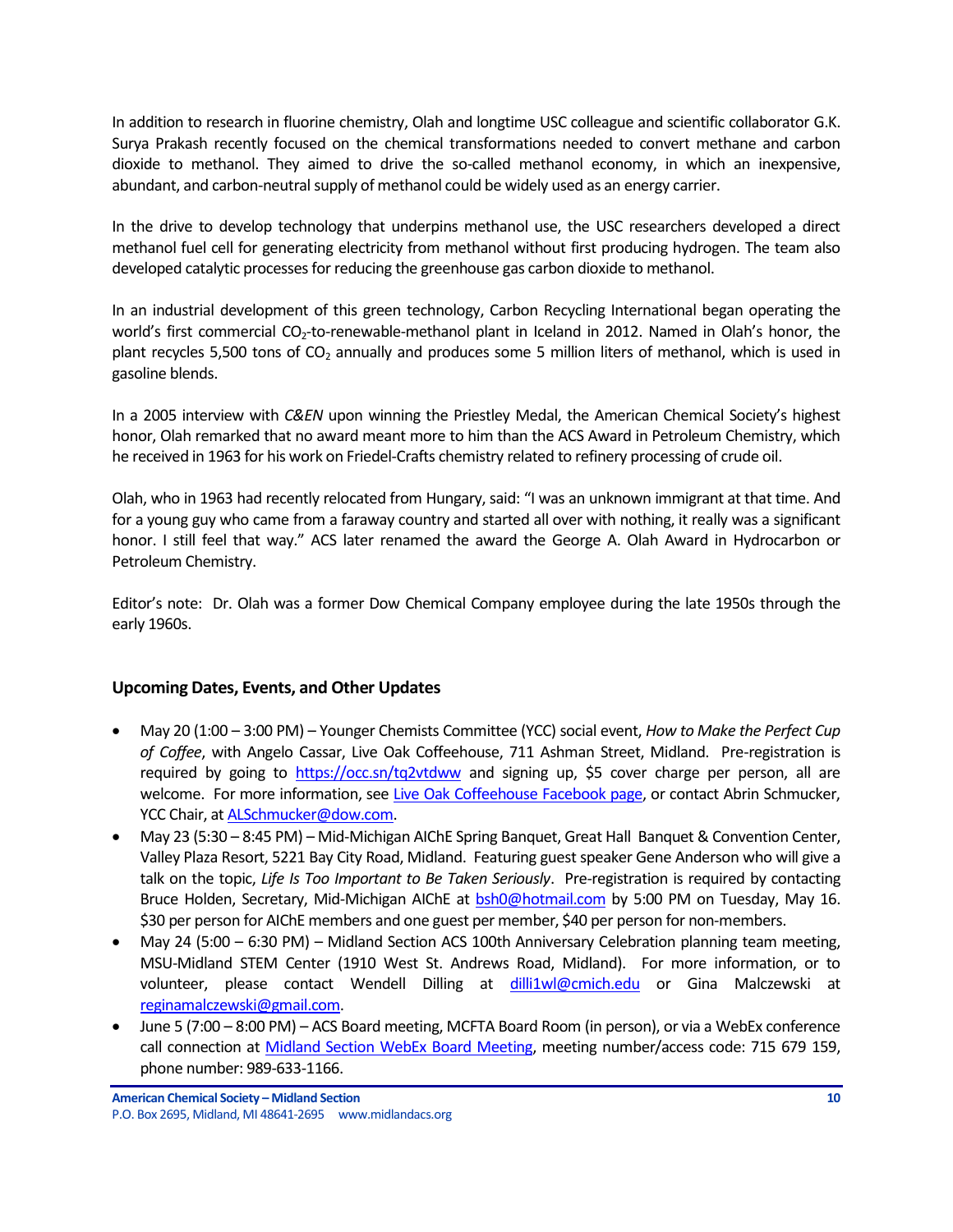- June 6-9 48th Central Regional Meeting (CERM 2017), Dearborn, MI. For more information, see [http://acscerm2017.org/.](http://acscerm2017.org/)
- June 7 (5:00 6:30 PM) Midland Section ACS 100th Anniversary Celebration planning team meeting, MSU-Midland STEM Center (1910 West St. Andrews Road, Midland). For more information, or to volunteer, please contact Wendell Dilling at [dilli1wl@cmich.edu](mailto:dilli1wl@cmich.edu) or Gina Malczewski at [reginamalczewski@gmail.com.](mailto:reginamalczewski@gmail.com)
- June 21 (5:00 6:30 PM) Midland Section ACS 100th Anniversary Celebration planning team meeting, MSU-Midland STEM Center (1910 West St. Andrews Road, Midland). For more information, or to volunteer, please contact Wendell Dilling at [dilli1wl@cmich.edu](mailto:dilli1wl@cmich.edu) or Gina Malczewski at [reginamalczewski@gmail.com.](mailto:reginamalczewski@gmail.com)
- July 5 (5:00 6:30 PM) Midland Section ACS 100th Anniversary Celebration planning team meeting, MSU-Midland STEM Center (1910 West St. Andrews Road, Midland). For more information, or to volunteer, please contact Wendell Dilling at [dilli1wl@cmich.edu](mailto:dilli1wl@cmich.edu) or Gina Malczewski at [reginamalczewski@gmail.com.](mailto:reginamalczewski@gmail.com)
- July 19 (5:00 6:30 PM) Midland Section ACS 100th Anniversary Celebration planning team meeting, MSU-Midland STEM Center (1910 West St. Andrews Road, Midland). For more information, or to volunteer, please contact Wendell Dilling at [dilli1wl@cmich.edu](mailto:dilli1wl@cmich.edu) or Gina Malczewski at [reginamalczewski@gmail.com.](mailto:reginamalczewski@gmail.com)
- August 7 (7:00 8:00 PM) ACS Board meeting, MCFTA Board Room (in person), or via a WebEx conference call connection a[t Midland Section WebEx Board Meeting,](https://dow.webex.com/mw3000/mywebex/default.do?service=1&main_url=%2Fmc3000%2Fe.do%3Fsiteurl%3Ddow%26AT%3DMI%26EventID%3D538213622%26MTID%3Dm6bd6812daaa9d053419d46f18be71c21%26Host%3DQUhTSwAAAAPRH17xdc850TNaqrXu82wV-x3jpjs_D1dcXCIzwwarRBsk7pqoTNERtE0mHQqtuB7HjPq8_OGpd7FHFnEY78fm0%26FrameSet%3D2&siteurl=dow&nomenu=true) meeting number/access code: 715 679 159, phone number: 989-633-1166.
- August 20-24 254th ACS National Meeting & Exposition, Washington, DC. For more information, see [https://www.acs.org/content/acs/en/meetings/fall-2017.html.](https://www.acs.org/content/acs/en/meetings/fall-2017.html)
- September 11 (7:00 8:00 PM) ACS Board meeting, MCFTA Board Room (in person), or via a WebEx conference call connection a[t Midland Section WebEx Board Meeting,](https://dow.webex.com/mw3000/mywebex/default.do?service=1&main_url=%2Fmc3000%2Fe.do%3Fsiteurl%3Ddow%26AT%3DMI%26EventID%3D538213622%26MTID%3Dm6bd6812daaa9d053419d46f18be71c21%26Host%3DQUhTSwAAAAPRH17xdc850TNaqrXu82wV-x3jpjs_D1dcXCIzwwarRBsk7pqoTNERtE0mHQqtuB7HjPq8_OGpd7FHFnEY78fm0%26FrameSet%3D2&siteurl=dow&nomenu=true) meeting number/access code: 715 679 159, phone number: 989-633-1166.
- October 2 (7:00 8:00 PM) ACS Board meeting, MCFTA Board Room (in person), or via a WebEx conference call connection a[t Midland Section WebEx Board Meeting,](https://dow.webex.com/mw3000/mywebex/default.do?service=1&main_url=%2Fmc3000%2Fe.do%3Fsiteurl%3Ddow%26AT%3DMI%26EventID%3D538213622%26MTID%3Dm6bd6812daaa9d053419d46f18be71c21%26Host%3DQUhTSwAAAAPRH17xdc850TNaqrXu82wV-x3jpjs_D1dcXCIzwwarRBsk7pqoTNERtE0mHQqtuB7HjPq8_OGpd7FHFnEY78fm0%26FrameSet%3D2&siteurl=dow&nomenu=true) meeting number/access code: 715 679 159, phone number: 989-633-1166.
- October 21 (Save the Date) 2017 Midland Section ACS Fall Scientific Meeting (FSM), Saginaw Valley State University (Curtis Hall). For more information, or to volunteer, please contact Peter Bai, 2017 FSM Chair, a[t PJBai@dow.com.](mailto:PJBai@dow.com)
- November 6 (7:00 8:00 PM) ACS Board meeting, MCFTA Board Room (in person), or via a WebEx conference call connection a[t Midland Section WebEx Board Meeting,](https://dow.webex.com/mw3000/mywebex/default.do?service=1&main_url=%2Fmc3000%2Fe.do%3Fsiteurl%3Ddow%26AT%3DMI%26EventID%3D538213622%26MTID%3Dm6bd6812daaa9d053419d46f18be71c21%26Host%3DQUhTSwAAAAPRH17xdc850TNaqrXu82wV-x3jpjs_D1dcXCIzwwarRBsk7pqoTNERtE0mHQqtuB7HjPq8_OGpd7FHFnEY78fm0%26FrameSet%3D2&siteurl=dow&nomenu=true) meeting number/access code: 715 679 159, phone number: 989-633-1166.
- December 4 (7:00 8:00 PM) ACS Board meeting, MCFTA Board Room (in person), or via a WebEx conference call connection a[t Midland Section WebEx Board Meeting,](https://dow.webex.com/mw3000/mywebex/default.do?service=1&main_url=%2Fmc3000%2Fe.do%3Fsiteurl%3Ddow%26AT%3DMI%26EventID%3D538213622%26MTID%3Dm6bd6812daaa9d053419d46f18be71c21%26Host%3DQUhTSwAAAAPRH17xdc850TNaqrXu82wV-x3jpjs_D1dcXCIzwwarRBsk7pqoTNERtE0mHQqtuB7HjPq8_OGpd7FHFnEY78fm0%26FrameSet%3D2&siteurl=dow&nomenu=true) meeting number/access code: 715 679 159, phone number: 989-633-1166.